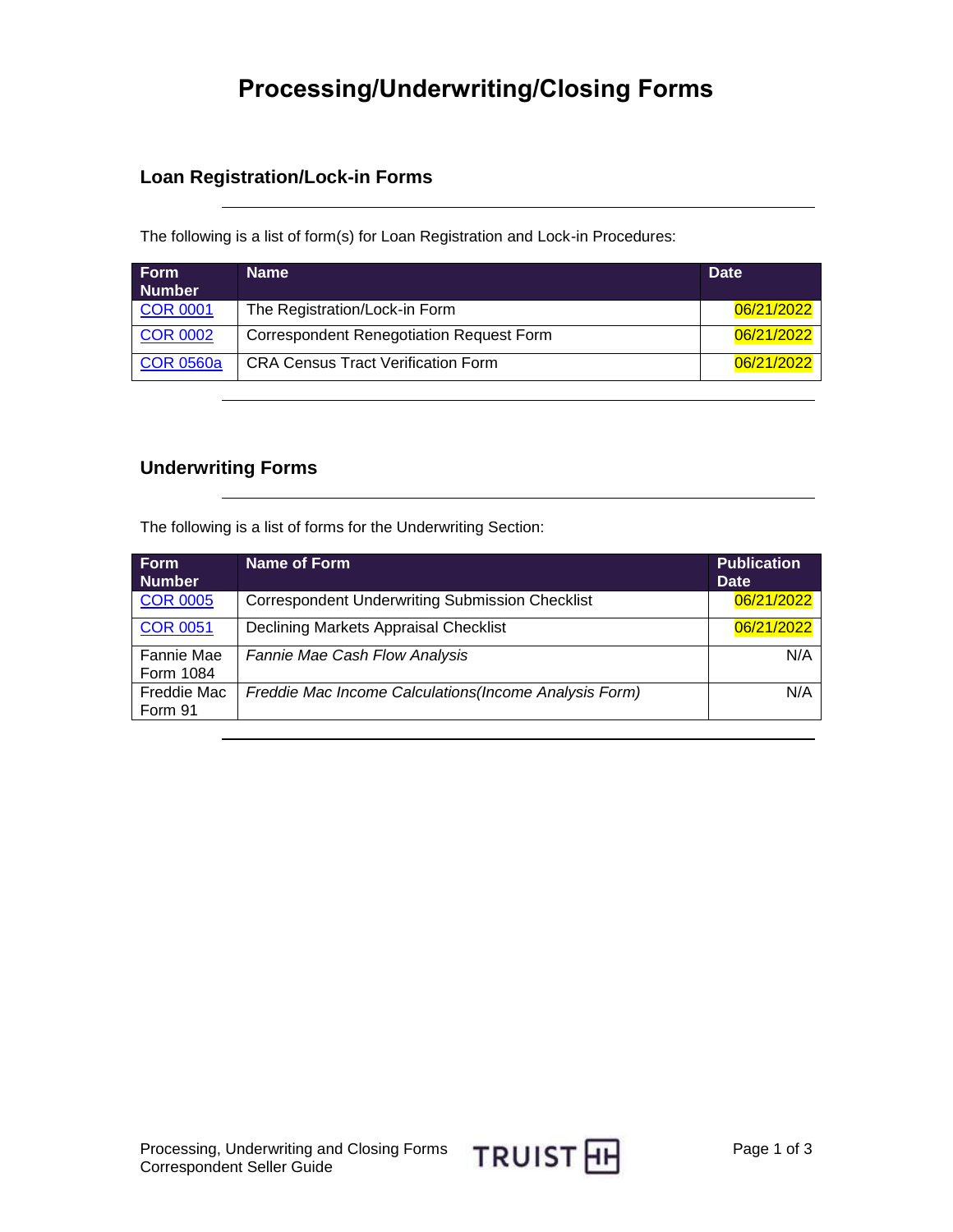# **Processing/Underwriting/Closing Forms**

## **Condominium and PUD Project Approval Forms**

The following is a list of forms for Fannie Mae/Freddie Mac Condo and PUD Project Approvals:

| <b>Form Number</b> | Name of Form                                                                                              | <b>Publication</b><br><b>Date</b> |
|--------------------|-----------------------------------------------------------------------------------------------------------|-----------------------------------|
| <b>COR 0212a</b>   | Certification of Project Compliance: Condominium Lender<br>Warranties-Agency and Non-Agency Loan Products | 06/21/2022                        |
| <b>COR 0215</b>    | Condominium Submission Form (For Agency and Non-Agency<br>Transactions)                                   | 06/21/2022                        |
| <b>COR 0216</b>    | <b>Condominium Questionnaire</b>                                                                          | 06/21/2022                        |
| <b>COR 1433</b>    | Project Eligibility Review Service (PERS) Approval Request                                                | 06/21/2022                        |
| <b>COR 1434</b>    | Project Eligibility Review Service (PERS) Builder/Developer Pre-<br>Sale Certification                    | 06/21/2022                        |
| <b>COR 1435</b>    | Project Eligibility Review Service (PERS) Builder/Developer<br><b>Information Sheet</b>                   | 06/21/2022                        |
| <b>COR 1438</b>    | <b>PUD Questionnaire</b>                                                                                  | 06/21/2022                        |

## **Loan Delivery and Purchase Review Forms**

The following is a list of forms for the Loan Delivery and Purchase Review Section:

| <b>Form</b>      | <b>Name of Form</b>                                           | <b>Publication</b> |
|------------------|---------------------------------------------------------------|--------------------|
| <b>Number</b>    |                                                               | <b>Date</b>        |
| <b>COR 0004</b>  | Wire Authorization                                            | 06/21/2022         |
| <b>COR 0008</b>  | <b>Hypothecation Letter</b>                                   | 06/21/2022         |
| <b>COR 0009</b>  | Living Trust Non-Revocation Letter                            | 06/21/2022         |
| <b>COR 0011</b>  | Conventional Buydown Agreement                                | 06/21/2022         |
| <b>COR 0013</b>  | <b>Correspondent Closing Checklist</b>                        | 06/21/2022         |
| <b>COR 0014</b>  | Loan Originator Compensation Certification on Third Party     | 06/21/2022         |
|                  | <b>Originated Transactions</b>                                |                    |
| <b>COR 0019</b>  | <b>Blanket Authorization Form</b>                             | 06/21/2022         |
| <b>COR 0028</b>  | Certificate of Reasonable Tangible Net Benefit for Refinance  | 06/21/2022         |
|                  | Loans                                                         |                    |
| <b>COR 0029</b>  | Massachusetts Certificate of Refinance in Borrower's Interest | 06/21/2022         |
| <b>COR 0034</b>  | <b>Tax Information Sheet</b>                                  | 06/21/2022         |
| <b>COR 0212a</b> | Certification of Project Compliance: Condo Lender Warranties  | 06/21/2022         |
| <b>COR 0344</b>  | FHA/VA Buydown and Escrow Agreement                           | 06/21/2022         |